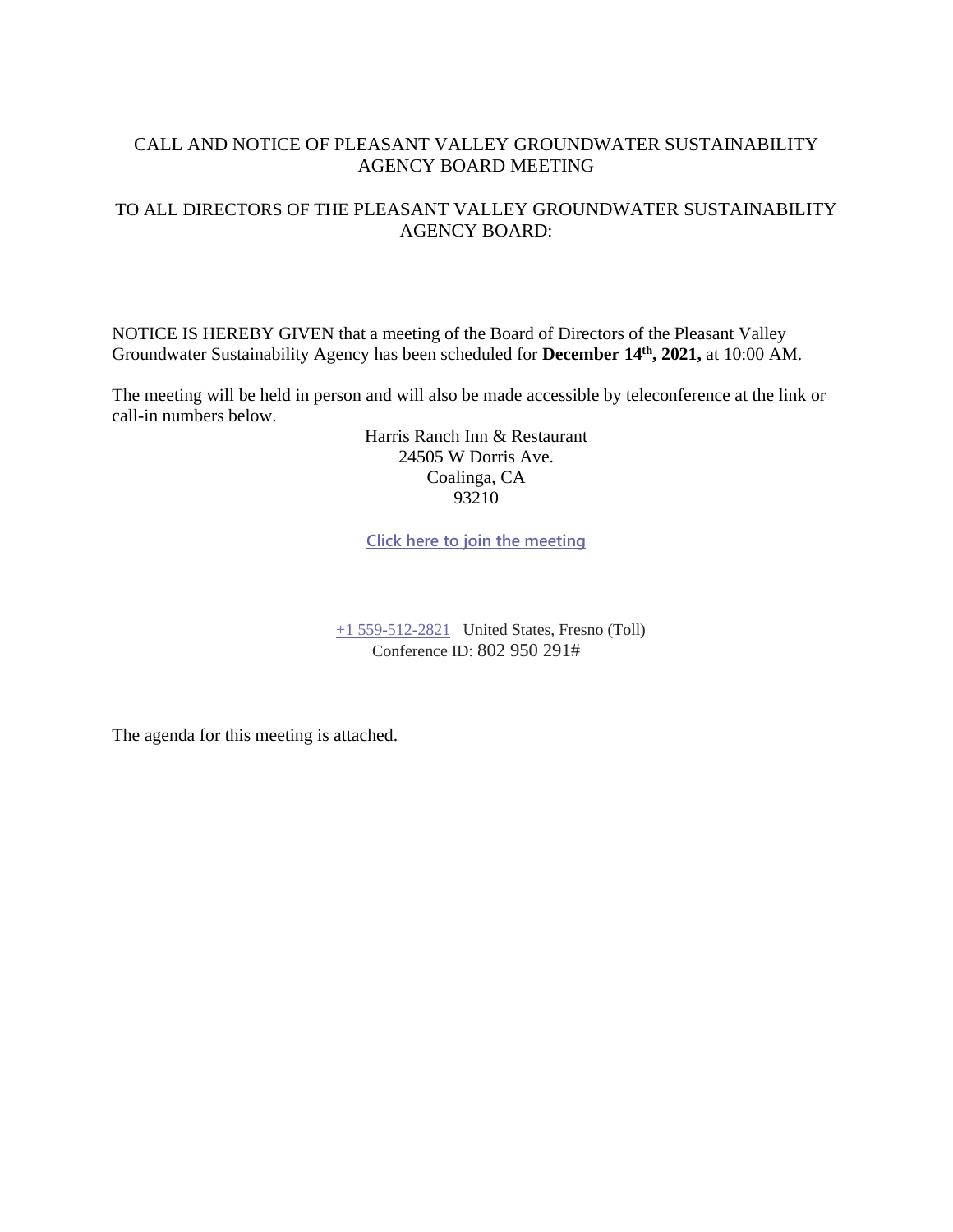

# AGENDA SPECIAL MEETING OF THE PLEASANT VALLEY GROUNDWATER SUSTAINABILITY AGENCY BOARD OF DIRECTORS

**The meeting will be made accessible by teleconference at the link or call-in numbers: [Click here to join the meeting](https://teams.microsoft.com/l/meetup-join/19%3ameeting_MzQxZjg4MzItM2EyOC00NGM0LWJkN2YtOTE3NzdmYjUxZmI3%40thread.v2/0?context=%7b%22Tid%22%3a%22a6cf659f-2360-4ff9-9e8d-045f48434ada%22%2c%22Oid%22%3a%22d7c07c21-aea1-4965-a48d-46a35d2818b4%22%7d)**

> [+1 559-512-2821](tel:+15595122821,,85232084# ) United States, Fresno (Toll) Conference ID: 802 950 291#

# **December 14, 2021, at 10:00 am**

# **CALL TO ORDER-PVGSA SPECIAL MEETING.**

ROLL CALL. A roll call will be executed to identify a quorum of the PVGSA Board of Directors. **A. Virtual & In person Sign In –** Due to current circumstances under Executive Order N-25-20 and to comply with SGMA requirements all meeting participants are to virtual sign in.

PUBLIC COMMENT. The Board of Directors welcomes participation in Board meetings by the public. The public may address matters under the jurisdiction of the Board that have not been included in the agenda. However, California Law prohibits the Board from taking action on any matter that is not on the posted agenda unless the Board of Directors determines that it is an emergency or one of the other situations specified in Government Code section 54954.2. The Chairman may limit the total amount of time allocated for public testimony on particular issues for each individual speaker. Public Comment is available to anyone on the teleconference or by emailing comments to kdurham@ppeng.com. The comments will be read into the teleconference if received by email.

POTENTIAL CONFLICTS OF INTEREST. Any Board member who has a potential conflict of interest may now identify the item and recuse himself from discussing and voting on the matter. (FPPC § 87105.)

### 1. TELECONFERENCE FINDINGS

Discuss and take action on findings and arrangements needed to utilize alternative teleconference requirements during a state of emergency pursuant to Government Code Section 54953, as amended by Assembly Bill 361. Adopt Resolution.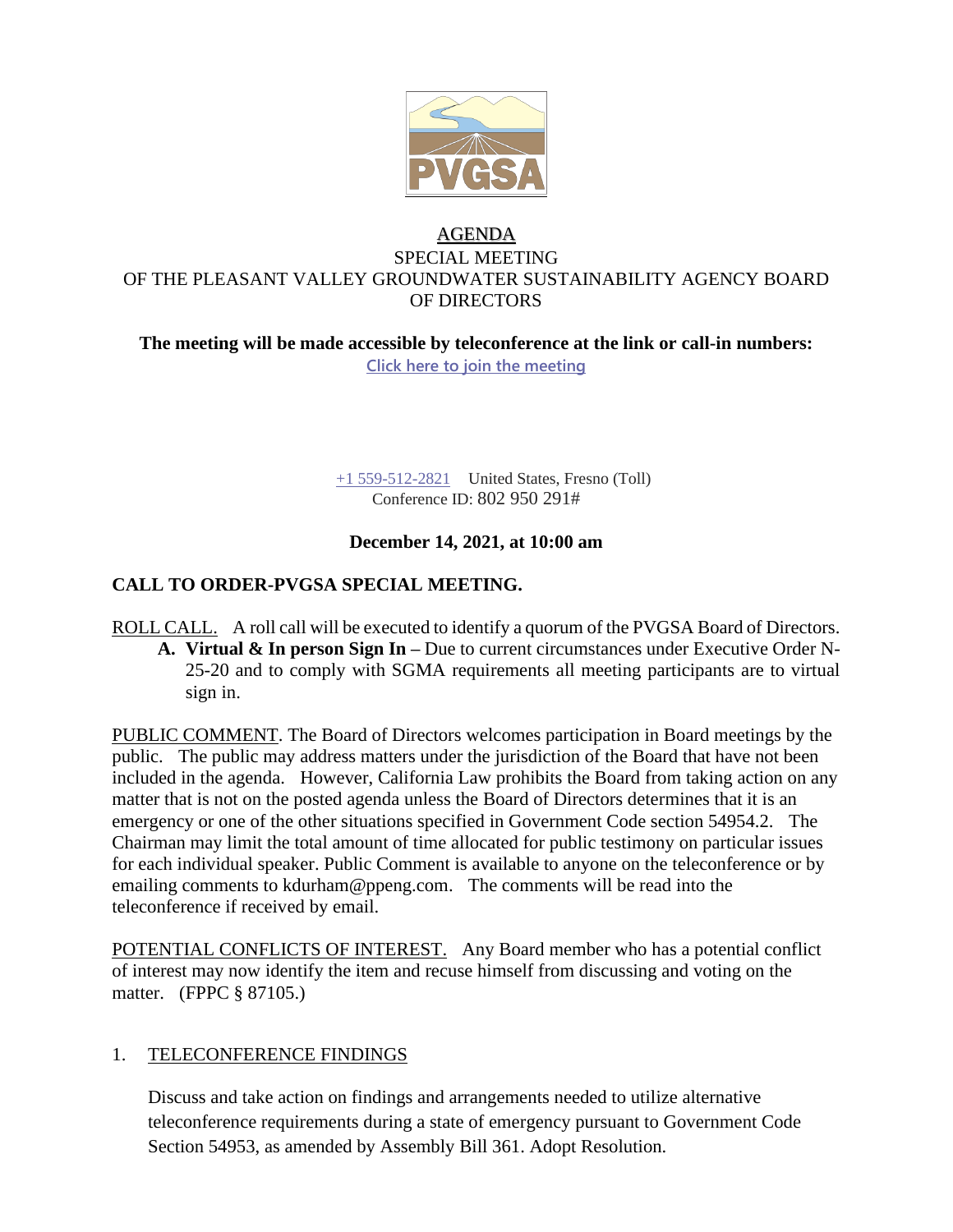## 2. CORRESPONDENCE.

- 3. CONSENT CALENDAR. The Consent Calendar items are considered routine and will be enacted in one motion. There will be no separate discussion of these matters unless a request is made and then the item will be removed from the Consent Calendar to be discussed and voted upon by a separate motion.
	- *A. Approval of Minutes. The Board may review and approve the minutes from September 28th, October 15th and October 28th Board Meetings.*
	- *B. Financials. The Board may review, discuss, and approve a variety of matters related to the Agency's financial status including:* 
		- *i. Review and Approve Invoices from KDSA – Review and possibly approve invoices for work completed in October 2021 & for November 2021. Bills also, to be submitted to DWR.*
		- *ii. Review and Approve Invoices from P&P – Review and possibly approve invoices for work completed in October 2021 & for November 2021. Bills also, to be submitted to DWR.*
- 4. ADMINISTRATION. The Agency's consulting engineer or hydrogeologist will report to the Board on the following matters and the Board may take action to approve any recommendations made in connection with such matters.
	- A. **PVGSP Update & Public Comment Schedule**
		- i. February 3<sup>rd</sup> Joint Public Hearing for Pleasant Valley GSAs' GSP
		- ii. January  $18<sup>th</sup>$  Proposed GSA Board Meeting & Workshop
- 5. COMMITTEE UPDATES. The Committees (Finance & Administrative and Water Policy) may provide a report and/or a recommendation to the Board on the following matters or matters discussed at Committee meetings, and the Board may take action to approve any recommendations made in connection with such matters.
	- A. SGMA Monitoring Efforts December  $27<sup>th</sup>$  Water Level Measurements.
	- B. Deep Percolation Monitoring Wells The F&A Committee is currently working to review a bid for monitoring wells within the GSA.
- 6. DIRECTOR COMMENTS. The Board may discuss other items as permitted by the California Government Code.

### **ADJOURN AS THE PVGSA BOARD AND CONVENE AS THE PVWD BOARD MEETING.**

*Members of the public may directly address the Board of Directors on any item of interest to the public within the Board's subject matter jurisdiction before or during the Board's consideration of the item.*

*Written materials related to an agenda item to be considered in open session that are public records will be made available for public inspection upon request.*

*A person with a qualifying disability under the Americans with Disabilities Act of 1990 may request the Agency provide a disability-related modification or accommodation in order to*